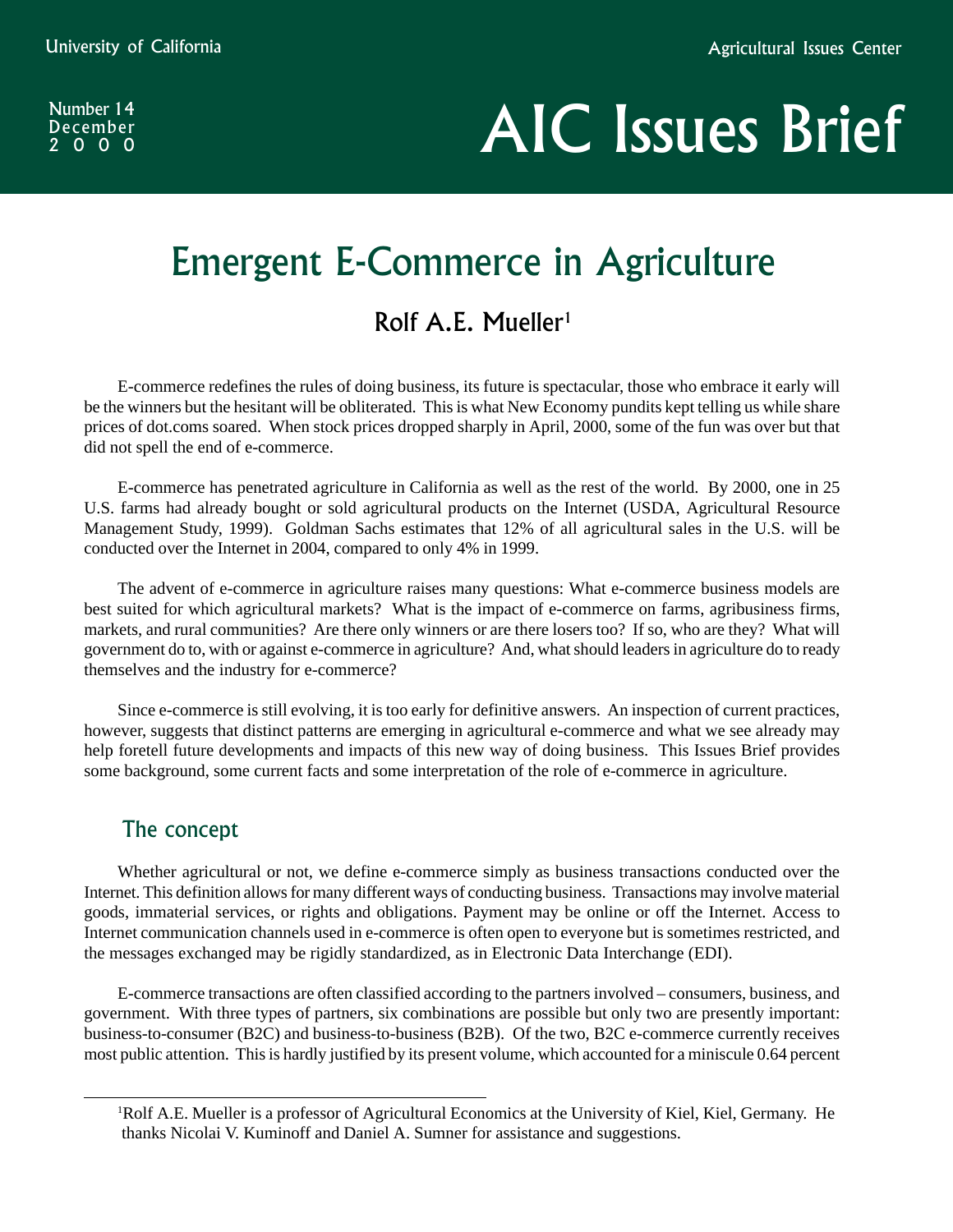of total retail sales, including agriculture, in the last quarter of 1999 (U.S. Department of Commerce, 2000). Volume of B2B e-commerce, in contrast, is considered to be much larger. According to Forrester Research more than three out of four large companies will be trading online by 2002 and the Boston Consulting Group expects about 25 percent of all commerce among businesses in the US to be conducted over the Internet by 2003.

Government is also joining e-commerce. Government-to-Citizen (G2C) as well as Government-to-Business (G2B) applications will soon be available at the government web site www.firstgov.gov. According to that site, by the end of 2000 the U.S. government will allow business to apply via Internet for some of the \$300 billion of grants and it will let suppliers bid on some of the \$200 billion in government contracts for goods and services.

### E-commerce readiness of agriculture

Participation in e-commerce requires that both buyers and sellers have access to the Internet, and that they are able to use the required hardware and software effectively. Furthermore, the part of e-commerce that is observable to third parties is conducted on the World Wide Web of the Internet, where at least one party to a transaction must operate a web site. Most often the web site is run by the more specialized party in a particular type of transaction, such as the sellers of farm inputs or the buyers of farm outputs. The less specialized party, such as the farmer, need only have access to the Internet in order to participate in e-commerce on the web.

It is impossible to get a complete and current sense of what is available on the web. For example, a search through the "agriculture" and "food and beverages" sections of the California Yahoo Internet "Yellow Pages" yielded over 500 functioning links to California agricultural sites. About half of these links were to wineries, and another 60 were to small farms, with many offering B2C e-commerce. B2B e-commerce was also a significant presence, with California-based companies advertising and offering a variety of pre- and post-harvest products and services for farmers. However, even though the Yahoo search yielded a large number of links to a variety of sites, it was certainly not an exhaustive list of California agriculture and agribusiness firms. It yielded links to some of California's major agricultural companies and cooperatives such as Calcot and Blue Diamond, but surprisingly left out others such as Sunkist and Morning Star. Furthermore, even if a complete listing were available today, it would be out of date tomorrow.

Data published by the National Agricultural Statistics Service show that 29 percent of U.S. farms had Internet access in 1999 (Fig. 1). Internet penetration in the agricultural sector of most states is below the U.S.



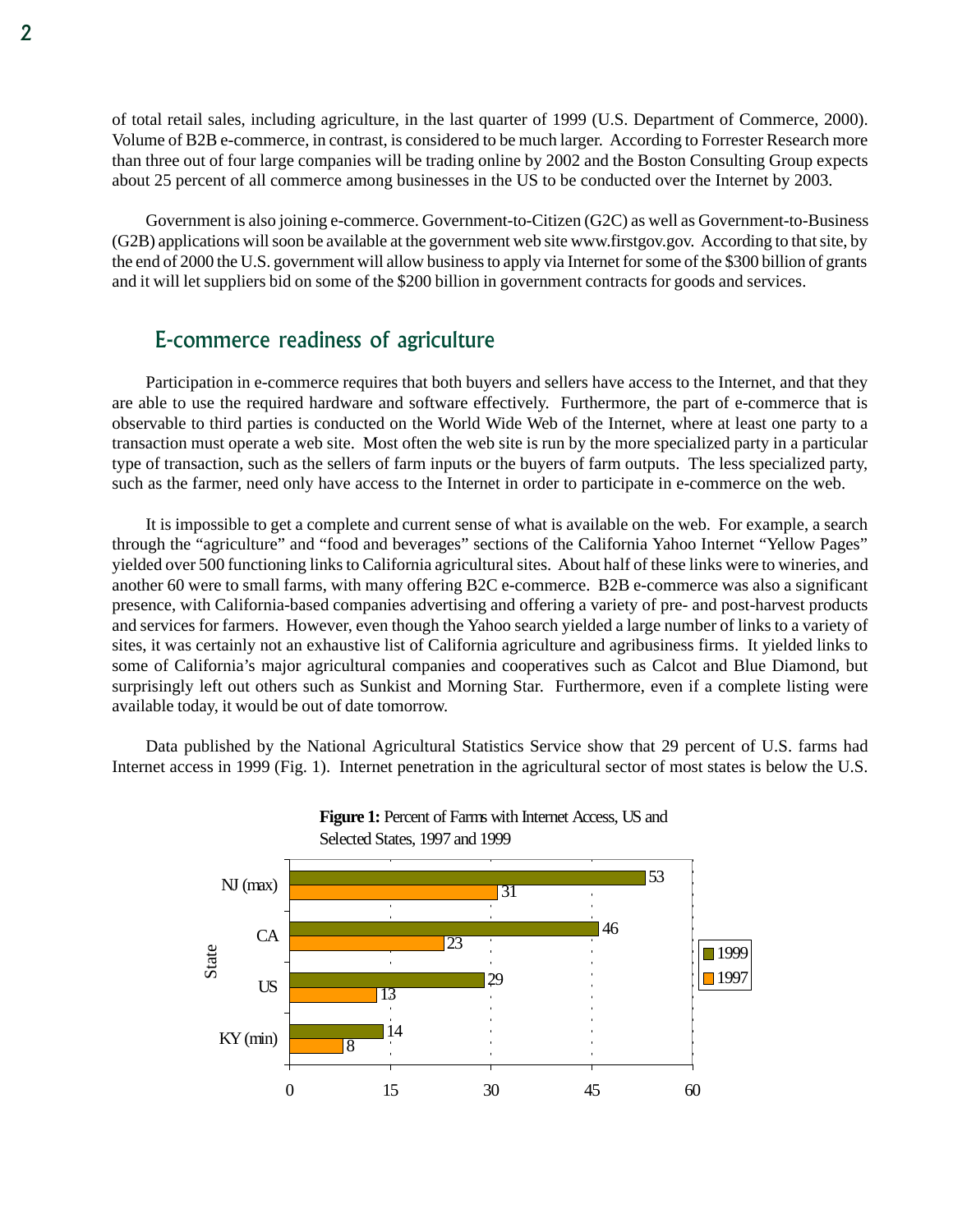total and a rural-urban divide exists (Bikson and Panis, 1999). California ranks high among the states in computer and Internet use: It ranks sixth in computer ownership among farms (55%), second in the share of farms that use computers for farm business (40%), and third in the share of farms with Internet access (46%). These percentages have increased considerably in recent years. As shown in Figure 1, the share of California farms with Internet access doubled between 1997 and 1999.

 Statistical evidence on farmers' use of the Internet is rare. One study by Rockwell Research/FJIR (www.fjir.com) of Internet use by some 400 commercial farmers found that farmers primarily use the "Net" to access information on commodity prices, weather, farm chemicals, and machinery. The study also found that farmers are quick to make the switch to e-transactions, specifically with regard to purchasing seed, crop chemicals, and machinery (NUA, 2000).

## E-commerce applications in agriculture

The web allows many uses that can be combined in many ways. For example, displays may be static or animated, search for specific products may be assisted by a search function, sound may be added, payment by credit card may be possible, encryption may enhance the security of transactions, etc. The result is an evolving, diverse set of e-commerce uses and business models. Amid the diversity and change, patterns of e-commerce practices in agriculture are emerging. What provides order to the diversity is not so much technological capabilities and constraints as it is economic interests and necessities that are as valid on the Internet as in other markets. We therefore group agricultural e-commerce sites into four categories according to the economic purpose they apparently serve:

- Saving transaction cost
- E-market intermediation
- Integrating e-commerce services
- Providing e-commerce support services

Most sites serve several purposes and the examples are only indicative. There may be other agricultural ecommerce sites that better represent the group.

#### Saving transaction costs

A transaction comprises flows of information, of merchandise, and of money. In conventional transactions different media are involved in the three flows. For example, there are physical displays signaling the availability of products, vision and touch for their inspection, print to communicate the terms of exchange, and paper and metal as means of payment. In e-commerce, however, all information, money, and sometimes even the merchandise too, are transformed into binary digits or bits, which can be sent through the Internet over long distances at the speed of light and at zero marginal cost.

The Internet may reduce transaction costs by lowering trading costs, or transfer costs, or both. Trading costs fall when search by buyers and sellers is facilitated, when the costs of adjusting posted prices are lowered, when negotiations between geographically separate buyers and sellers are facilitated, and when fulfillment can be monitored more easily. When transactions involve goods that can be digitized, such as money, information products, or rights and obligations, transfer costs are saved on top of trading costs. Furthermore, because communication costs on the Internet are largely independent of data volume and distance between sender and receiver, geographic distance is unimportant in search and negotiation. Finally, the Internet has the most profound impact on trading costs when information is digitized, e.g. when cattle or fresh produce are sold by digital video rather than by physical display.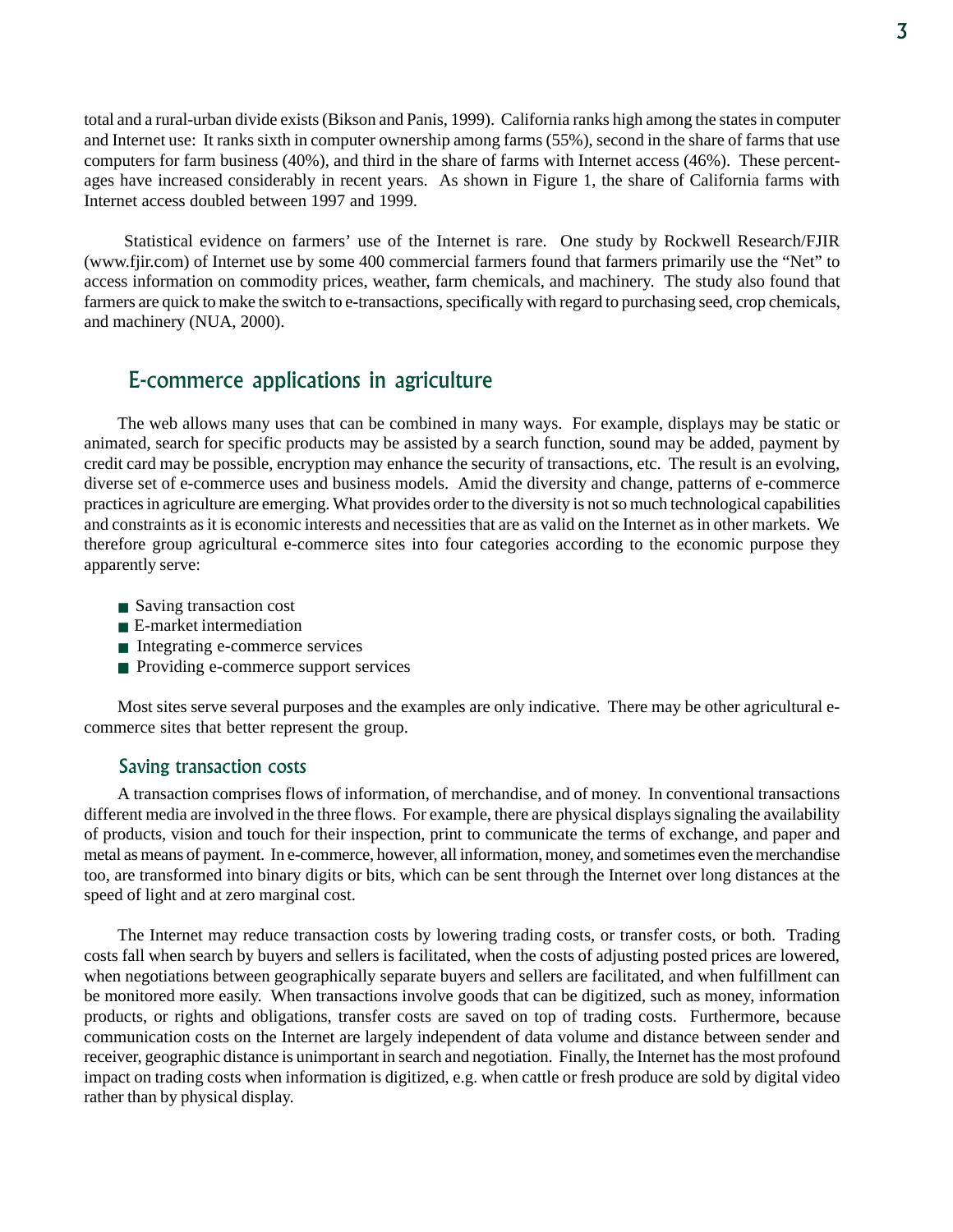Cost savings from e-commerce can be substantial. For example, transaction costs in the banking industry are reduced from \$1.30 for a counter transaction to \$0.27 for an online transaction (NUA, 2000), and the Ford Motor Company expects to reduce its purchasing costs from \$100 to \$10 per transaction by using its newly developed purchasing platform (Wirtschaftswoche, 2000). Cost savings from e-commerce in agriculture have not yet been reported, but there is no reason to expect them to be smaller in agriculture than in other industries. Sometimes savings in purchasing costs from e-commerce are accompanied by price discounts.

Since physical services and products cannot be delivered through the Internet, only part of the transactions costs are saved. Digitized information products, in contrast, are prime candidates for e-commerce. Several agricultural information providers offer and deliver their products online. Often the information includes weather forecasts, news, and market intelligence, sometimes customizable by the buyer (www.agriculture.com; www.agweb.com, www.theagzone.com). Some supply current market prices for a range of farm products (www.todaymarket.com), others offer forecasts and data on crops and livestock (www.wefa.com). Some sites make clever use of the web by, instead of directly delivering information, providing hyperlinks that lead users to sites with business and market information (www.internetstats.com).

Agricultural management and consulting services are also available on the Internet. For example, some sites provide management support tools such as analysis of soil data, database management for farm and sitespecific data, farm and field maps, crop models, cropping recommendations, and storage and sales tracking systems (www.mpower3.com; www.vantagepoint.com). Similar smart sites are also available for livestock producers who, among other things, are helped to detect illnesses in a herd (www.emergeinteractive.com).

It is not clear whether there are any products, services, or rights that cannot be traded more conveniently by using the Internet for part or all of the transaction. A large and seemingly swelling number of agribusiness firms offer their wares with online sales facilities or by showing a catalog of their products. Even some Old Economy catalog firms have moved to the web (www.sloanex.com). Business services for agriculture are also offered on the web, such as online banking and finance (www.farmcredit.com), property insurance (www.ag1.com), farm management services (www.ag1.com), and buyer representation at farm sales (www.buyafarm.com).

#### E-commerce intermediaries

When the costs of using the market fall, as is the case in e-commerce, some activities previously carried out within a firm will be coordinated through the markets (Coase, 1998). This is true for production activities as well as for information and trading activities. Therefore, reductions in transaction costs will not eliminate market intermediaries, as some pundits of a "friction-free e-economy" predict. Rather, reduced transaction costs encourage new and different market intermediation activities. The New Economy apostle Kevin Kelly stated this as: "Networks are the cradle of intermediaries."

There are four categories of intermediaries:

- Providers of classified ads and directory services
- Match makers
- Market place providers
- Auctioneers

#### *Providers of classified ads and directory services*

The web is vast and finding what is needed can be a chore. The search can be made easier by providers of classifieds and directory services that often specialize in product categories, such as livestock (www.agriads.com), live plant material (www.findplants.com), farm labor (www.usda.gov; www.agnet.com), ground- and surface water (www.waterrightsmarket.com), or combinations of categories (www.agrimall.com; www.powerfarm.com;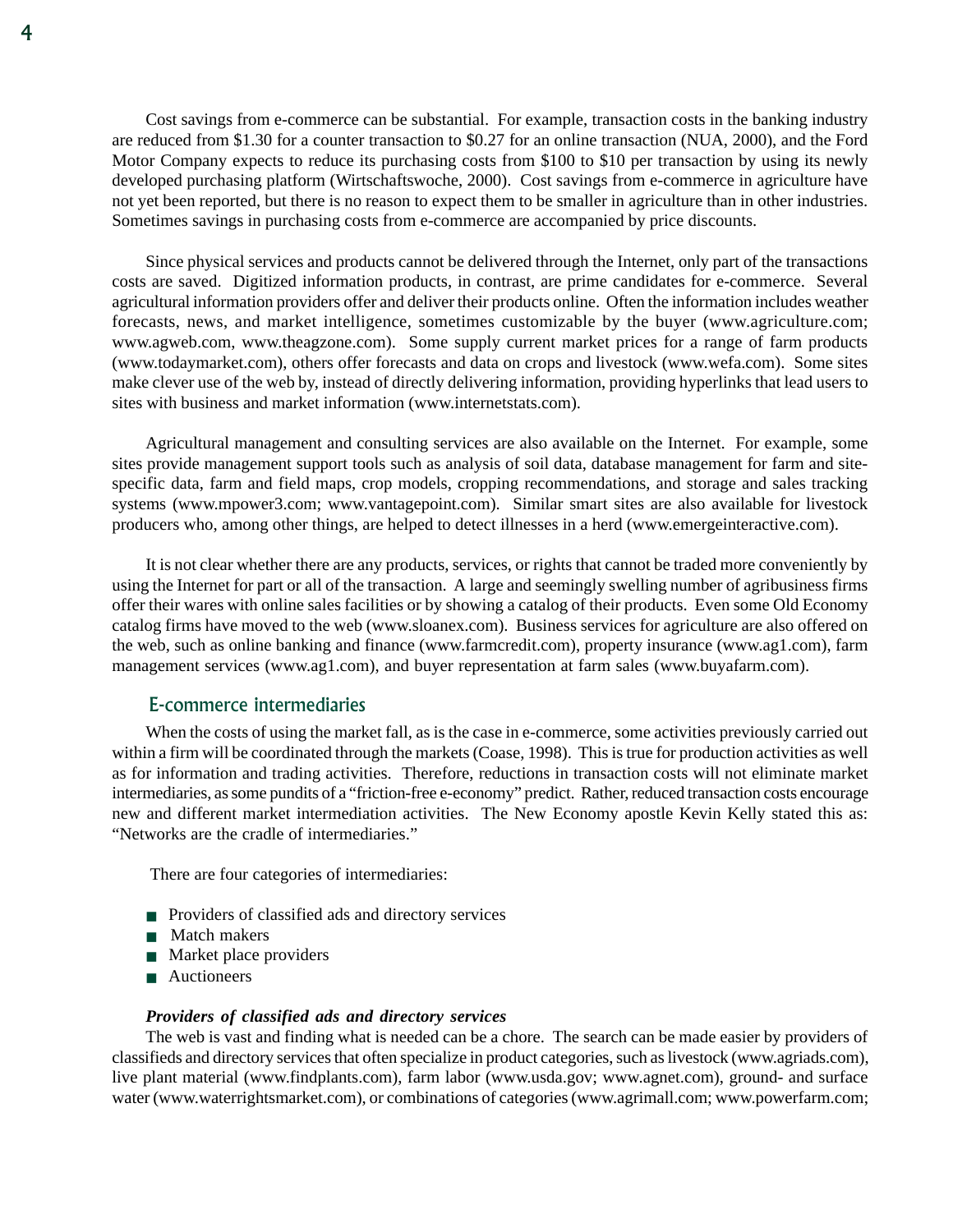www.growit.com). Sometimes the combinations are surprising; a directory for used farm equipment and machinery also provides a search-and-find service for singles (www.fastfinder.com).

#### *Match makers*

Match makers attempt to connect buyers and sellers of specific products and services. Such services are much more information-intensive than directories and they exploit the Internet's capacity for interactivity. For example, buyers of new and used agricultural equipment may submit a price quote request to www.buyag.com. The request is then passed on to participating retailers who, in turn, submit quotes. Buyers then submit shipping and credit card information and the seller chosen by the buyer is informed about the transaction. Similarly, www.rooster.com, a site set up by a consortium of large agribusiness firms, will connect buyers of farm inputs and sellers of outputs with local dealers.

#### *Market place providers*

Electronic markets allow buyers and sellers to exchange information about product offerings and prices bid and asked. Many also post the prices of successfully concluded negotiations. Electronic marketplaces in U.S. agriculture date back about a quarter century. For example, cotton has been traded electronically by TELCOT since 1976 (Lindsey et al., 1990), and an early boom in electronic marketing of agricultural products occurred in the late 70s and early 80s (Henderson, 1984). However, those systems did not use the Internet and they were inaccessible to most market participants.

Once the Internet opened to commercial applications it was only a matter of time until entrepreneurs began to compete by offering various designs of agricultural e-commerce market places for a host of agricultural inputs and outputs. Some e-markets focus on crops for which California is the sole or dominant U.S. producer, including wine, almonds, walnuts, raisins, prunes and processed tomatoes (www.wineryexchange.com, www.agex.com). E-markets have also been installed for meat and poultry (www.SellMeat.com), corn, wheat, soybeans, rice, and other grains (www.cybercrop.com, www.e-markets.com), for perishable agricultural produce (www.TradingProduce.com), and for farm chemicals and other farm inputs (www.directag.com, www.agriplace.com). Some allow trades of inputs and outputs as well (www.folnetworks.com). Whereas many e-marketplaces are intended for agribusiness, farmers and ranchers, some are targeted at retailers of farm produce (www.agribuys.com), and others at wholesalers only (www.TradingProduce.com). Of particular interest to farmers in California is www.horsepower.com, a marketplace for farmers and agribusiness where more than 400 agricultural commodities can be traded and to which members of the California Farm Bureau Federation have free access.

A widely held misperception suggests that the openness of the Internet must somehow result in e-markets that are more open and transparent than conventional markets. This need not be so. Information available on the Internet can be private, and personalized information is often a desirable feature of the Internet. Some markets exploit this option and allow either public or private price negotiations and bidding (www.SellMeat.com; www.TradingProduce.com), others allow only private price negotiations (www.agribuys.com). Obviously, markets with private negotiations and undisclosed prices contribute nothing to the transparency of price formation and the information content of price statistics.

#### *Auctioneers*

Auctions are market places where prices are negotiated publicly according to certain rules. E-auctions have sprung up on the web for many agricultural inputs and outputs. There are auctions for livestock (www.onlinelivestockauction.com), grains and feed (www.icecorp.com), hay (www.hayexchange.com), farm supplies (www.farmbid.com), and equipment parts (www.XSAg.com), and probably many more agricultural items that promise a reward for the entrepreneur organizing an auction on the Internet.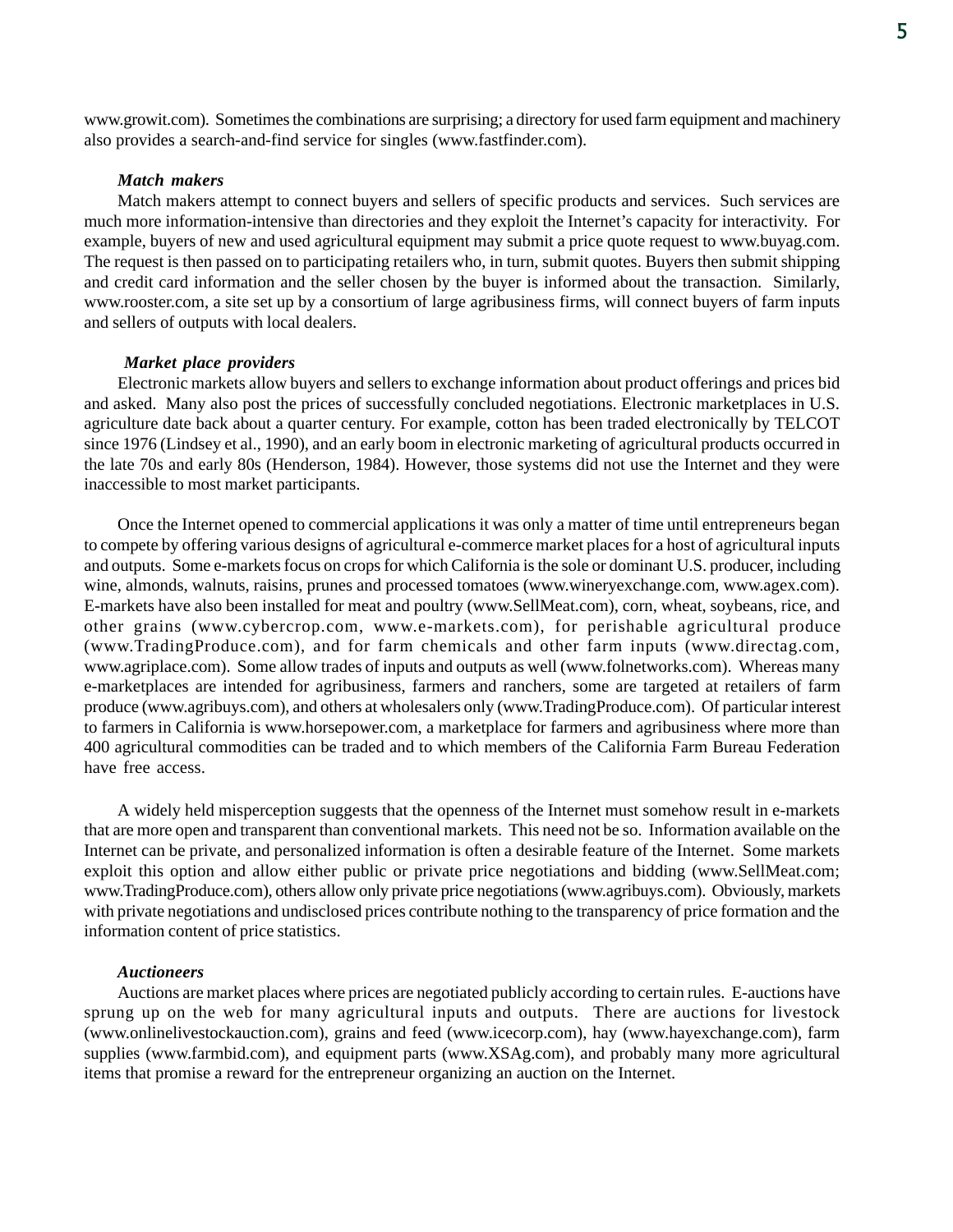Auctions are often distinguished by their bidding rules. In English auctions, buyers bid for the item offered until only one buyer remains. In Dutch auctions, in contrast, the ask price is reduced until the most eager buyer accepts; in double auctions, buyers increase their bids and sellers reduce their prices asked until a match occurs. A variant popular on e-auctions is the demand bid in which buyers post a bid at which they are willing to buy an item. There is no clear trend in the choice of bidding rules used in e-auctions. At some auctions prices are determined by only one auctioning rule (www.icecorp.com), at others several rules are used (www.XSAg.com).

#### E-commerce integrated services

Several web sites present themselves as agricultural "portals" and attempt to provide a range of information services as well as market intermediation (www.farms.com). However, because visitors can easily move from one web site to the other when they are connected by hyperlinks, it is possible for a group of highly specialized web sites to form hyperlinked web communities. A recently created site, vTraction (www.vTraction.com), is a portal that then leads its visitors to several specialized e-commerce market places.

Since most agricultural products cannot be digitized, integration with warehousing, transport, inspection and insurance services may be necessary if the full advantages of e-commerce are to be realized. Such services are offered either as specialized services (www.ifulfill.com, www.dhl-usa.com) or, more often, by market intermediaries (www.foodtrader.com).

#### E-commerce support services

Participation in e-commerce requires that a firm be present on the web with its own site. For farmers and small businesses it often does not pay to have a sophisticated site and a modest home page may do. These users are served by Internet service providers focused on agriculture, who bundle Internet services with information and market intermediation (www.agdomain.com). For more demanding farmers and agribusinesses there are also programming houses that provide web sites for the agricultural industry (www.Agribiz.net, www.tazworks.com).

## What next?

Skimming the web for evidence of emerging patterns in agricultural e-commerce misses activities that are carried out in the privacy of extranets—networks that use Internet technology to link businesses directly to their suppliers, customers, or other businesses. In agriculture, where many farmers use less powerful technologies for accessing the Internet, this invisible part of e-commerce is arguably less important than in other industries. Nevertheless, more information is needed on this hidden section of agricultural e-commerce.

In any case, the visible part alone provides ample evidence that e-commerce in agriculture is here to stay. Rather than disappear from agriculture, e-commerce will evolve—probably in unpredictable ways. The reason for the uncertainty is not the technology on which e-commerce is based. That technology and its adoption will continue to be based on three reliable growth rates:

- 1. Moore's law of microchip capacity growth
- 2. Growth of hard disk capacity
- 3. Gilder's law of Internet bandwidth growth

According to Intel's Gordon Moore (1997) the cost of silicon wafer used for microchips has been constant at \$1 billion per acre. What changes is its yield in terms of active transistors. With every new technology generation, the size of the active components shrinks by 70% and only half the area of silicon is required for the same number of transistors. This has allowed the capacity of microchips to double every 18 months, which is the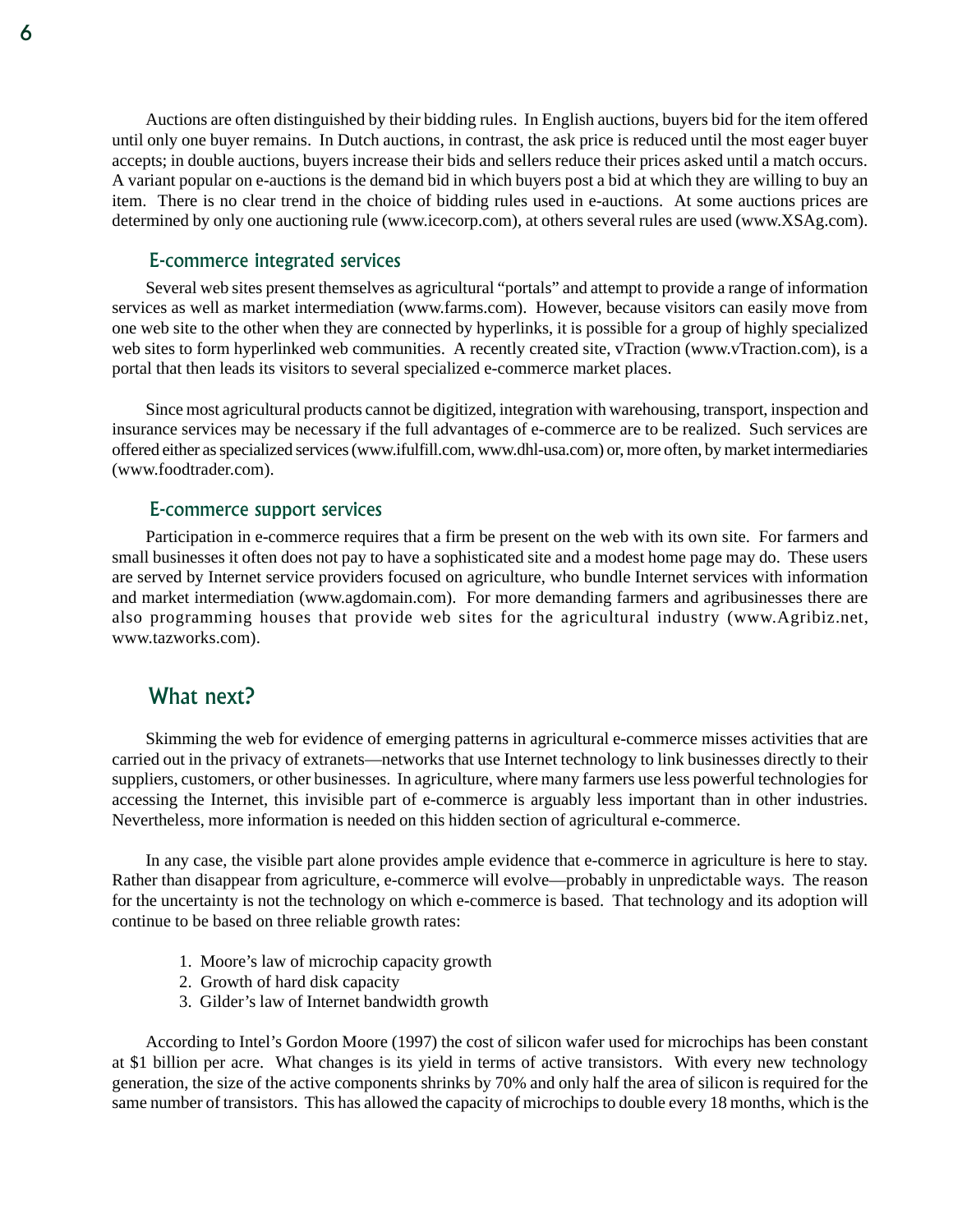time it takes from one microchip generation to the next. As the capacity of microchips increases, costs per computation fall. Whereas the capacity to carry out 1000 calculations per second cost about \$180 in 1980, the cost had fallen to \$0.0075 by 1998 (Kurzweil, 1999). This is equivalent to a 43 percent annual decline in the price of computing capacity.

Even this rate of microchip capacity growth is modest compared to growth of hard disk capacity. Since the introduction of the magnetic hard disk in 1957, the density of data stored has increased 1.3-million-fold and recently disk capacities have been doubling every nine months. Growth in data density and capacity has resulted in sharply falling prices. Whereas the average price per megabyte for hard disk drives was more than \$11 in 1988 it has fallen to \$0.02 in 1999 and is expected to fall further to reach \$0.003 in 2002 (Toigo 2000). This is equivalent to a price drop of about 45 percent per year.

Bandwidth is the amount of bits that can be sent through a network connection per unit of time. Gilder's law (1997) states that the total bandwidth of communication systems will triple every year for the next 25 years.

However, by themselves and in combination, the three growth rates have had little impact on the emergence of e-commerce. Commerce and industry took no notice of either the introduction of the Internet in Boston in 1972, or of the birth of the World Wide Web at CERN in Switzerland in 1991. Only in 1995, when the large dialup online providers allowed the general public to access the Internet, did it begin to spread. Since then uncounted innovative entrepreneurs have forged from Internet technologies business tools that transform unprecedented technological change into business opportunity.

E-commerce entrepreneurs have also helped to unleash powerful network effects. Communication lines and bandwidth have no value unless they connect and are used by senders and receivers. When a network attracts new users, for example because it provides attractive e-commerce applications, its value increases for all existing and potential users. This effect is also known as "Metcalfe's Law" which states that the value of a network to its users is approximately proportional to the square of the number of its users (Shapiro and Varian, 1998).

Vigorous entrepreneurship and the powerful dynamics of network effects bode ill for agricultural e-commerce practices and business models that settle into static patterns any time soon. They also foil any attempts of accurately predicting specific trends. But the inability to predict the future of e-commerce should not be mistaken as an argument that e-commerce has no future in agriculture. Rather, we should heed two related rules of forecasting. One rule was told by Paul Saffo of the Institute for the Future, "The most important rule [of forecasting] I actually learned was….to never mistake a clear view for a short distance." A corollary to Saffo's clear-view-rule is the misty-view-rule used by sailors: "Never mistake a misty view for a long distance!" Our inability to predict what e-commerce in agriculture will be like in three to five years should not be taken to mean that e-commerce will not grow vigorously and evolve in agriculture as in other industries. Chances are it will.■